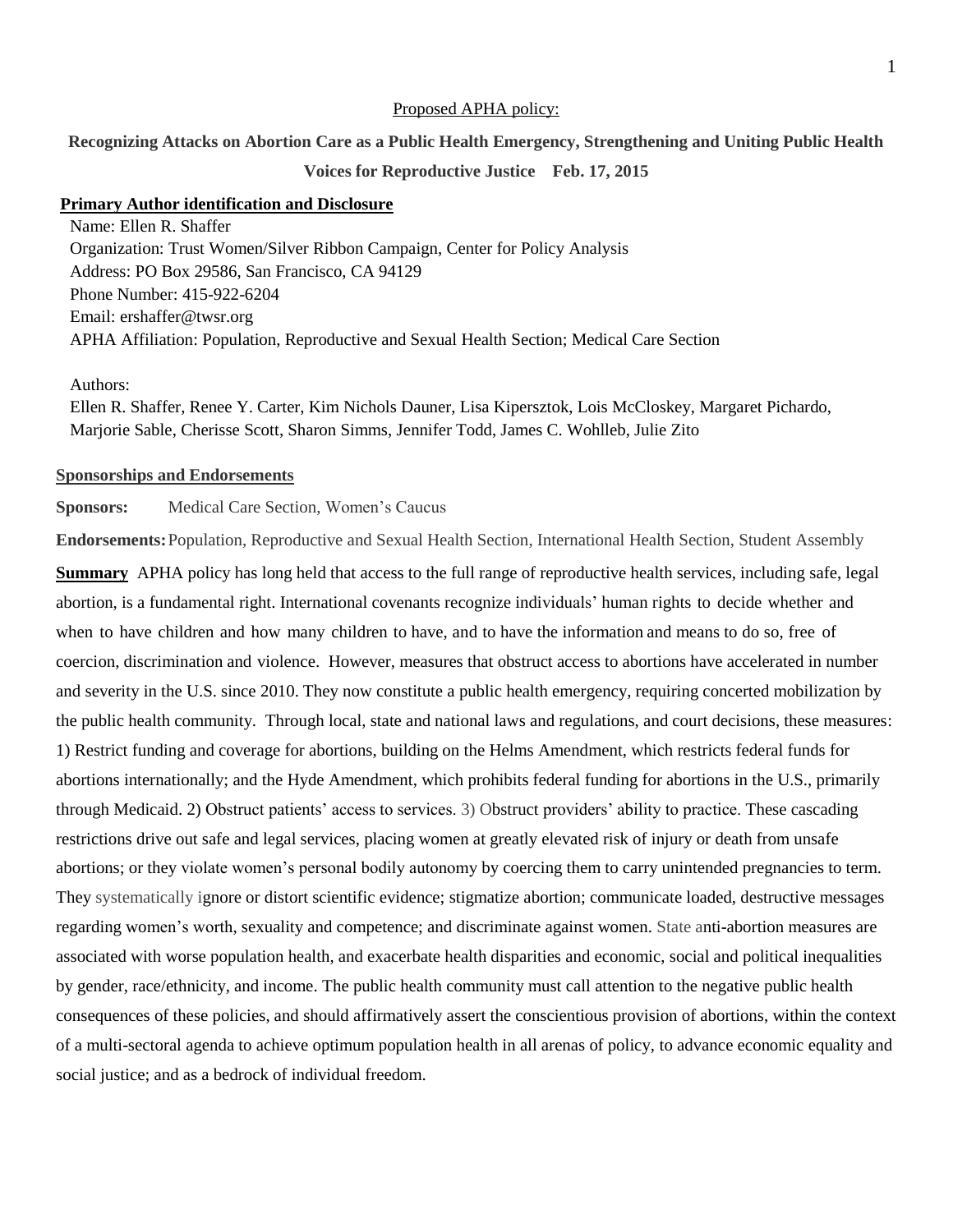## **Rationale for consideration**

The public health community must develop an emergency response to the public health threats resulting from initiatives to stigmatize and eliminate access to abortion care, and must increase public health awareness and support for campaigns to improve such access, including eliminating the Hyde and Helms amendment restrictions on funding. Recent analysis identifies sharp inequality in unintended pregnancies and births in the U.S. by race/ethnicity, income, and location; lower funding for women's and children's health services in states where anti-abortion campaigns have prevailed, resulting in worse health outcomes; and economic costs associated with exacerbated inequality. An emergency public health response must include affirmative advocacy for the benefits of access to abortions for the health of women and populations; for economic equality and social justice; and as a bedrock of individual freedom.

## **Problem statement**

#### **Introduction**

APHA policy has long held that access to the full range of reproductive health services, including abortion, is a fundamental right. International human rights covenants recognize individuals' rights to decide whether and when to have children and how many children to have, and to have the information and means to do so, free of coercion, discrimination and violence. However, measures in the U.S. that obstruct access to abortions have accelerated in number and severity since 2010. They now constitute a public health emergency, requiring concerted mobilization by the public health community. Through local, state and national laws and regulations, and court decisions, these measures: 1) Restrict funding and coverage for abortions, building on the Helms Amendment, which restricts federal funds for abortions internationally; and the Hyde Amendment, which prohibits federal funding for abortions in the U.S., primarily through Medicaid; 2) Obstruct patients' access to services; and 3) Obstruct providers' ability to practice. These cascading restrictions drive out safe and legal services, abandoning women to seek unsafe abortions that result too often in death; or they violate women's personal bodily autonomy by coercing them to carry unintended pregnancies to term. These measures systematically ignore or distort scientific evidence; stigmatize abortion; communicate loaded, destructive messages regarding women's worth, sexuality and competence; and discriminate against women. State anti-abortion measures are associated with worse population health, and exacerbate health disparities and economic, social and political inequalities by gender, race/ethnicity, and income. The public health community must call attention to the negative public health consequences of these policies, and assert the importance of access to safe, legal abortions, within the context of a multi-sectoral agenda to achieve optimum population health in all arenas of policy, to advance economic equality and social justice; and as a bedrock of individual freedom

# **I. APHA has long recognized that access to the full range of reproductive and sexual health care, including legal, safe abortions, is essential for women's lives and therefore for population health, and to advance income equality, women's rights, and women's individual freedom**. 1 2 3 4 5 6 7

Access to safe, legal, affordable family planning services, including sex education, contraception, and abortion, as well as health care before, during and after a pregnancy, are vital basic and preventive health care services. A public health framework for clinical reproductive health care considers access to a full range of contraceptive services as primary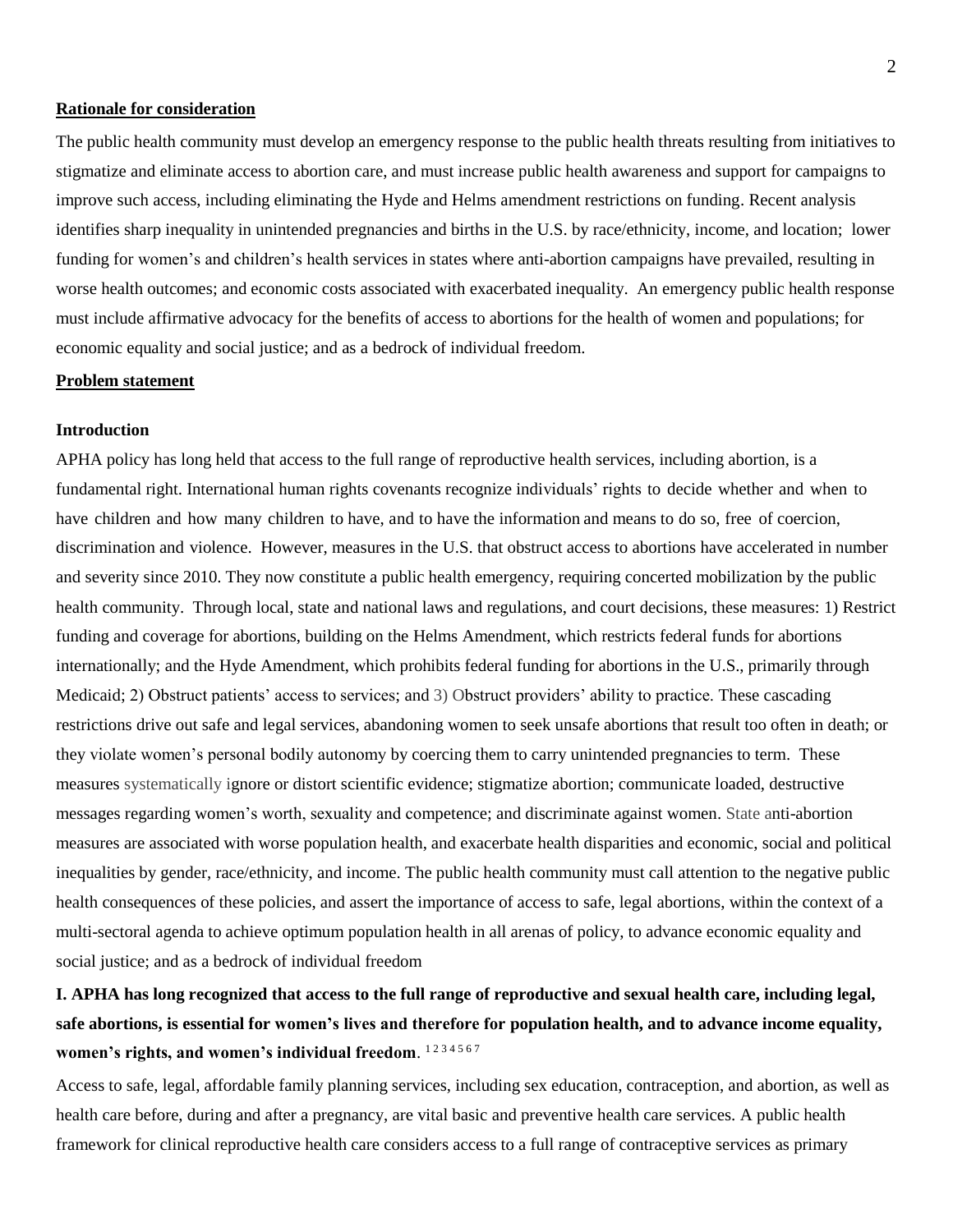prevention of unintended pregnancy and unintended birth. Secondary prevention, in the event that contraception fails, includes screening for pregnancy, pregnancy options counseling and availability of safe, legal early abortion care. Tertiary prevention includes later abortion services. 8910

Abortion is one of the most common and safest surgical gynecological procedures. In the United States, about 1.2 million abortions are performed per year, about 18% of all pregnancies.<sup>11</sup> By age 45, approximately one third of U.S. women will have had an abortion.<sup>2</sup> The risk of death from carrying a pregnancy to term is 14 times that of abortion in the U.S. <sup>12</sup> Access to safe abortion is a key factor in preventing deaths and disability among women due to pregnancy-related causes.<sup>7</sup> While the legal status of abortion has no effect on a woman's need for abortion, it affects her access to safe abortion.<sup>13</sup> exponentially. According to the World Health Organization (WHO), legal restrictions, in addition to other barriers, contribute to the likelihood of women seeking unsafe abortion care.<sup>13</sup> The economic and social costs of unsafe, delayed, clandestine, or illegal abortions include maternal mortality, as well as long-term complications from damage to reproductive organs, pelvic inflammatory disease, and secondary infertility, as well as the potential harm to a woman's existing children.<sup>2</sup>

The U.S. Supreme Court recognized the right to obtain contraception in 1965 (Griswold v. Connecticut), and the right to an abortion in 1973 (Roe v. Wade).

# **II. However, local, state, and national laws and regulations, court challenges, and media campaigns to obstruct patients' access to abortions and coerce women to carry unintended pregnancies to term have accelerated in number and severity since 2010.** <sup>14</sup>

Anti-abortion campaigns depend on continuing to stigmatize abortion. They aim to treat abortion differently from other medical procedures by: restricting funding for abortions through both public and private sources in the U.S. and internationally; segregating the kinds of medical locations and providers who can and do provide abortions; restrictions on coverage of abortion, including through implementation of the Affordable Care Act at the state level; burdensome limits on patients' access to care such as parental notification requirements and fetal personhood legislation; and Targeted Regulation of Abortion Providers (TRAP) laws. These are being fought by women's health and rights proponents. Restrictions on funding through the Helms and Hyde amendments are the bedrock on which these initiatives build.

**A. The Helms Amendment, adopted by the U.S. Congress as part of the Foreign Assistance Act in 1973,** prohibits the use of foreign assistance funds for "the performance of abortion as a method of family planning or to motivate or coerce any person to practice abortion." <sup>15</sup> This provision has been applied as a complete ban on all abortion-related services and information, regardless of legality at the country level, and without exceptions for rape or incest, or when a woman's life is endangered due to the pregnancy.

It applies to recipient country governments, U.S. and non-U.S. NGOs, and multilateral organizations, such as the United Nations Population Fund (UNFPA). Although it amends the Foreign Assistance Act of 1961 and is permanent statute, the provision is referenced annually in appropriations legislation.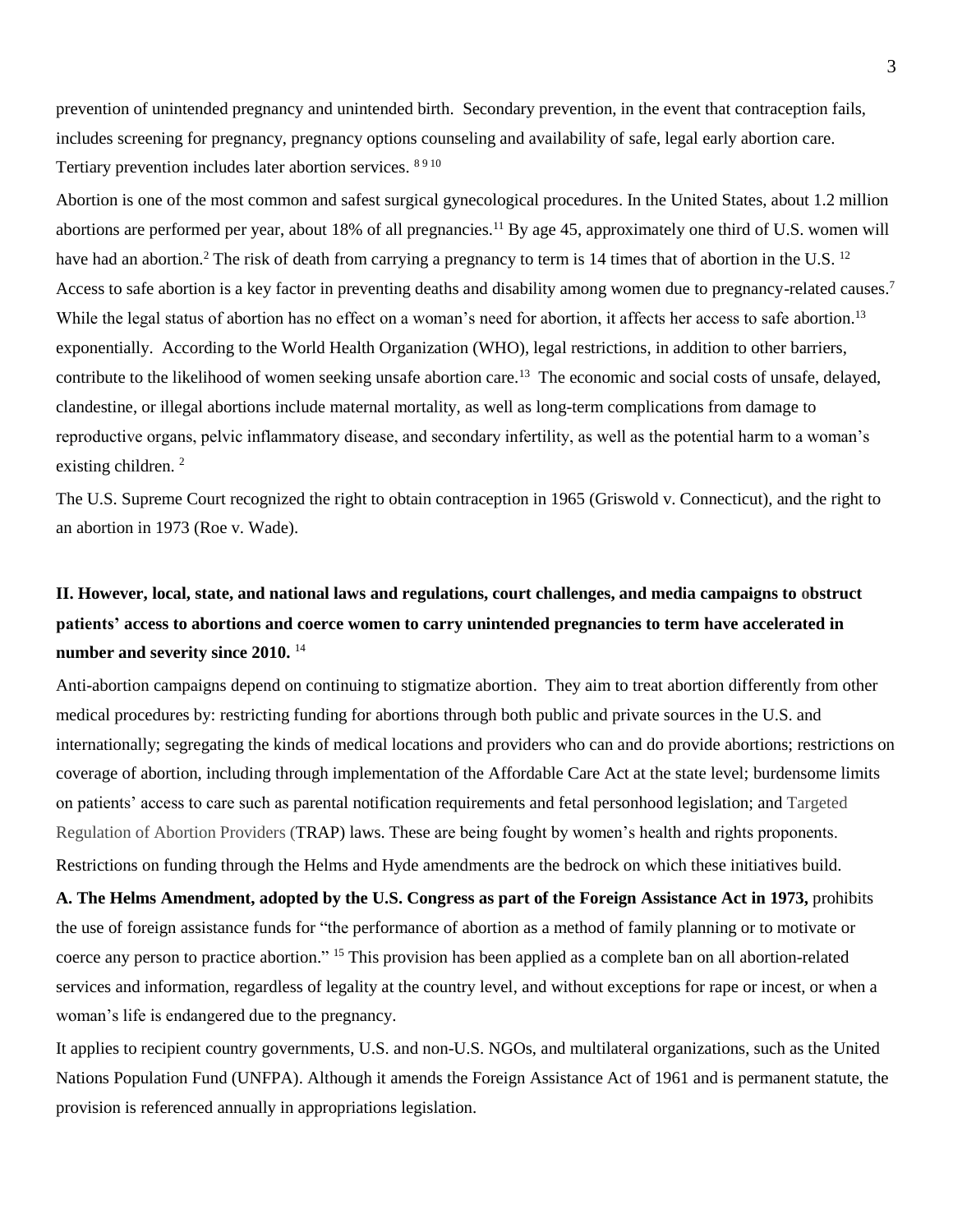Each year, an estimated 22 million women and girls have an unsafe abortion, almost all in the developing world. As a result, 47,000 lose their lives and millions more suffer serious injury.<sup>16</sup> The health systems of the countries in which they live spend inordinate amounts of funding to manage these preventable injuries, and economies suffer from diminished economic participation. The WHO asserts that safe abortion services should be available and accessible to the fullest extent of the law for all women—regardless of geography, ability to pay, age, gender, race, and ethnicity.<sup>13</sup> Several developing countries have liberalized their abortion laws in the last decade to address the problem of unsafe abortion and to promote women's human rights. But the U.S. is the largest supporter of family planning and reproductive health programs overseas. Even in countries where abortion is legal, women and girls are denied access to information and safe abortion care in U.S.-funded clinics and facilities, contributing to preventable deaths and injuries. By limiting the availability of safe abortion services, restrictions due to the Helms Amendment impose barriers on access to basic reproductive health care and violate women's fundamental human rights. <sup>17</sup>

The Mexico City Policy, also known as the Global Gag Rule, has also had a negative impact on women's ability to control their fertility.<sup>18</sup> First instituted by U.S. President Reagan in 1984, this Rule prohibits foreign organizations receiving international family planning assistance from using private, non-U.S. funds for any abortion-related activity including service provision, referral and counseling, and discussion or advocacy related to abortion. Countries with proportionately higher levels of foreign assistance from the U.S. for family planning/reproductive health experienced an increased abortion rate following introduction of the Mexico City Policy,<sup>19</sup> likely due to lost funding for their family planning programs. The Mexico City Policy was rescinded by President Clinton on January 22, 1993, restored by President G. W. Bush on January 22, 2001 and rescinded again by President Obama on January 23, 2009.

**B. The Hyde amendment**, first enacted in 1976, prohibits spending federal funds for abortions in domestic U.S. programs. The rule is not a permanent law; rather it has been attached annually to Congressional appropriations bills, and has been approved every year by the Congress since 1976.

Medicaid has been the primary target of the Hyde restrictions.<sup>2</sup> Medicaid is a federally authorized health care program that covers low-income people. It is jointly administered by the state and federal governments. States can determine many of the rules for eligibility, including the maximum income allowed for eligibility.

States can use "their own" funds to provide abortion coverage to Medicaid beneficiaries. Only 4 four do so voluntarily, at the states' initiative (Hawaii, Maryland, New York, and Washington); 13 others do so under a court order. Thirty-three states and the District of Columbia do not cover abortions through Medicaid. About 13% of all abortions in the United States are paid for with public funds (virtually all from state governments). <sup>20</sup>

The ban has been extended via other legislation to cover the Federal Employees Health Benefit Program, active duty and veteran women in the military, federal prison inmates, Peace Corps volunteers, and American Indian and Alaska Native women who use Indian Health Service health care.

**The Hyde amendment identifies exceptions: circumstances in which federal funds can be used to fund an abortion.**  These are pregnancies resulting from rape or incest, or that pose a threat to the mother's life. Appropriations legislation has recently extended these exceptions to Peace Corps volunteers and military women.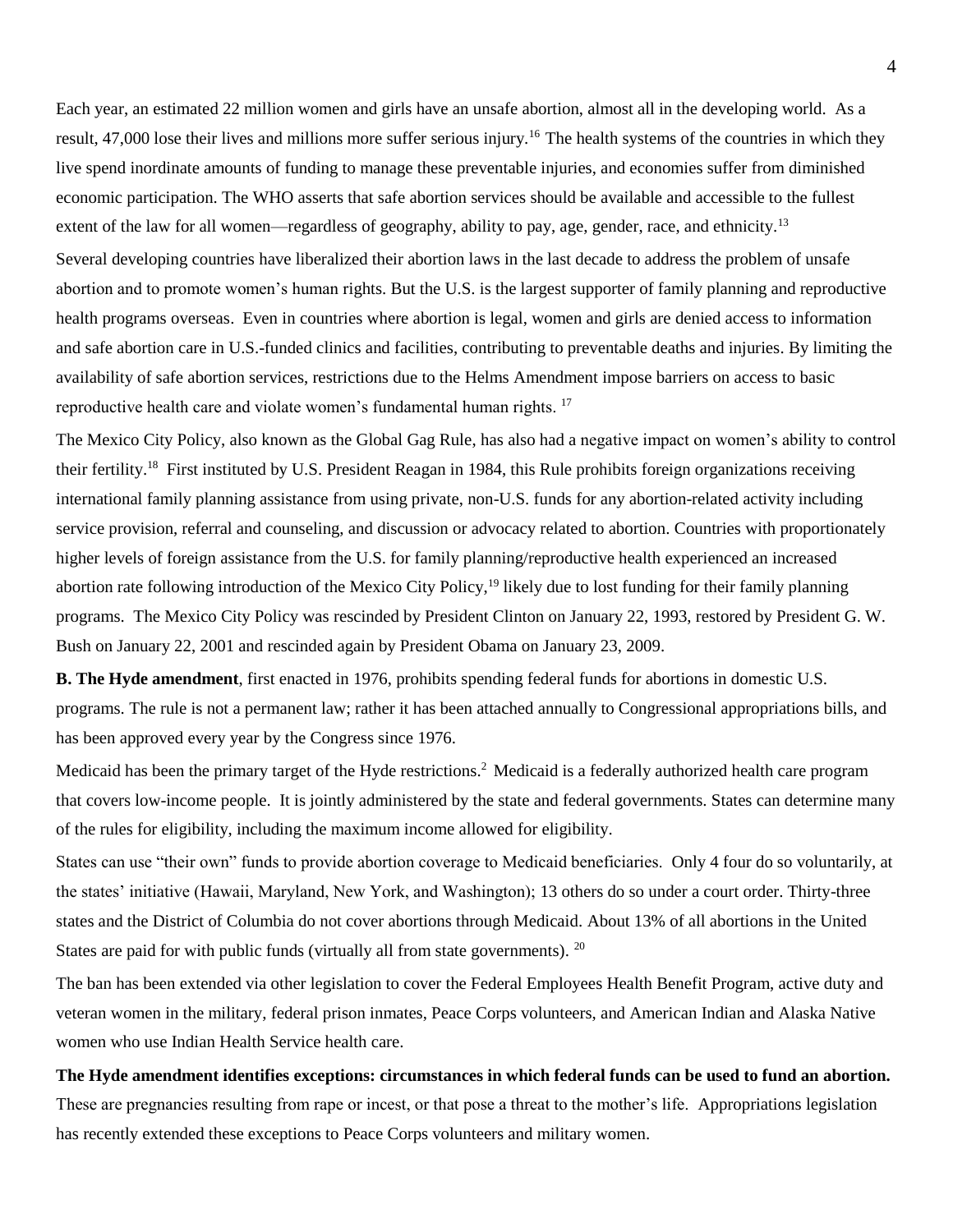## **C. Other state/federal coverage/funding restrictions**

**The Patient Protection and Affordable Care Act (ACA)** creates new state insurance marketplace exchanges that intend to offer "private" affordable commercial health insurance, with federal subsidies to help pay the premiums. The ACA restricts women's ability to obtain coverage that includes abortion services. <sup>21</sup>

25 states restrict abortion coverage to limited circumstances in insurance plans created through the ACA.

10 states restrict the circumstances under which **any private insurance** will cover abortions.

In states that allow abortion coverage to be offered in their state insurance exchanges, the ACA requires consumers to make two premium payments—one for abortion coverage and one for every other covered benefit. Insurers are required to process those two payments from the individual and a third payment from the federal government for any subsidies to which the enrollee is entitled, in order to segregate the federal subsidy money from the insurer's private abortion premium payment.

## **Increasingly onerous obstruction of women's access to services.**

Since 2010, state legislatures have enacted 205 restrictions on funding and access to care in thirty-six states. Five states require informing women that abortion causes breast cancer. It doesn't.<sup>27</sup>

A variety of measures delay women from obtaining an abortion, although abortion is simplest at the earliest stages. <sup>23</sup> These include:

- Bans on private insurance coverage of abortion
- Restrictions on provision of medication abortion
- Gestational age limit for abortion set by law at between 6 weeks and 20 weeks from fertilization
- Parental consent before a minor obtains an abortion
- Mandatory counseling prior to abortion
- Mandatory waiting periods between time of first appointment and abortion
- Requirement to have an ultrasound prior to an abortion

**Targeted Regulation of Abortion Providers (TRAP) laws obstruct providers' ability to practice by imposing requirements beyond what is necessary to ensure patients' safety, and that may be impossible for providers to meet.** Some regulations apply to physicians' offices where abortions are performed or even to sites where only medication abortion is administered. TRAP laws have already forced numerous clinics to shut down, including most abortion providers in Texas. The regional clustering of restrictions in the South and Midwest makes it extremely difficult for women to obtain needed abortion care in neighboring or nearby states.

## **TRAP laws include:**

- Only licensed physicians may perform abortions, excluding qualified clinicians such as nurse practitioners. However: Other qualified clinicians safely perform abortions.<sup>24</sup> This provision denies access to women in rural areas where physicians do not provide abortions.
- Ambulatory surgical center standards are imposed on facilities providing abortion, even though surgical centers tend to provide more invasive and risky procedures and use higher levels of sedation.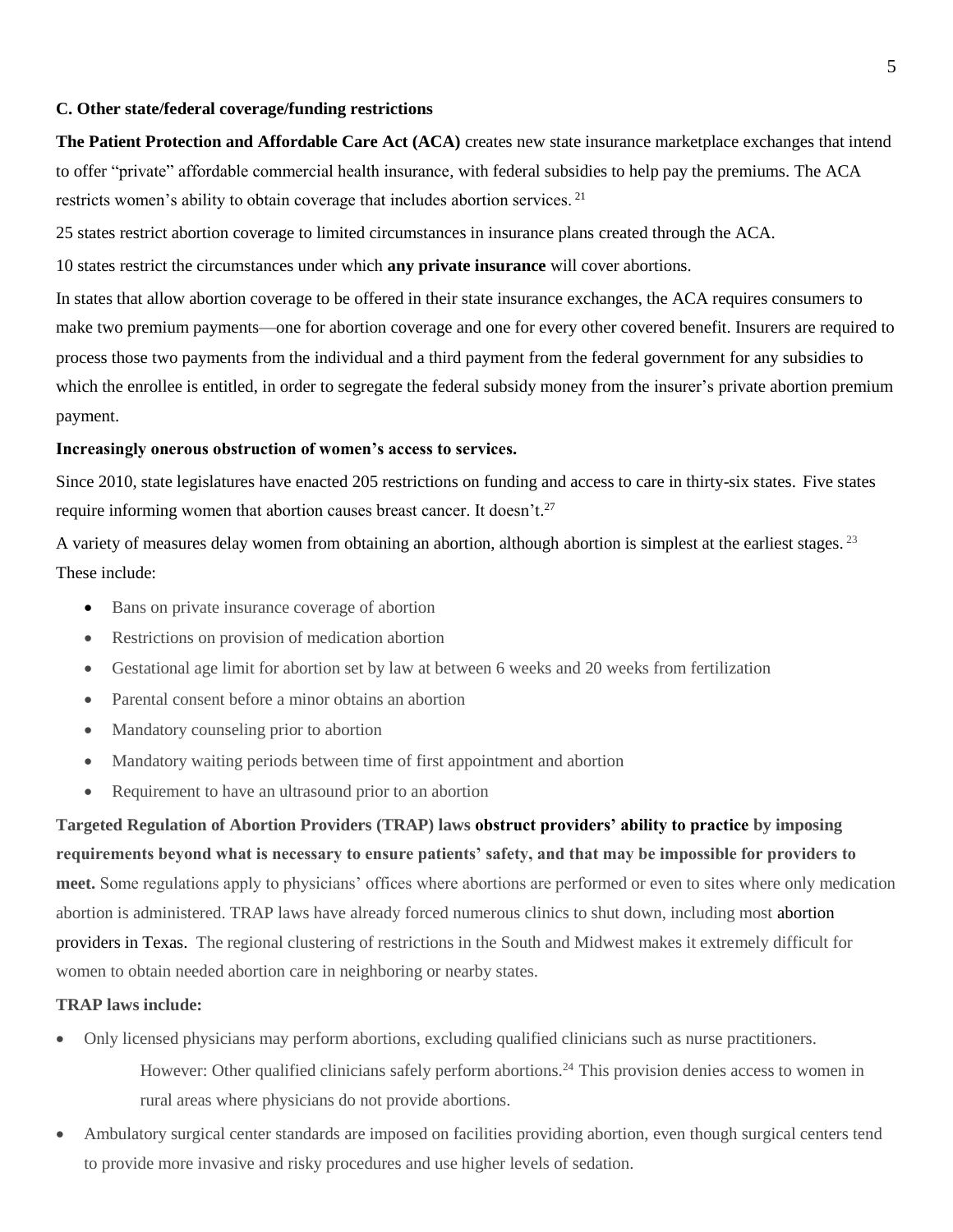Hospital privileges or alternative arrangement required for abortion providers, provisions that add nothing to existing patient protections or safety, while granting hospitals effective veto power over whether an abortion provider can exist.

However: Abortions are safely performed outside of hospitals. In the rare event of post-abortion complications, existing Emergency Department staff provide necessary care. <sup>25</sup>

• Refusal to provide abortion services allowed.

## **D. "Exceptions"** present additional complications.

Technically, the Hyde amendment permits federal funding for abortions in the case of "exceptions," when a pregnancy is caused by rape or incest, or poses a threat to a woman's life. Some state policies limit the availability of coverage for abortion services in private or Medicaid plans to these same exceptions, or are even more limited, such as only in the case of life endangerment.<sup>26</sup>

These restrictions and the associated exceptions communicate loaded, destructive messages regarding women's worth, sexuality, autonomy and competence. These include that women are entitled to terminate a pregnancy only if they can establish that it occurred in circumstances beyond their control (rape), and/or more morally reprehensible than their own normal behavior (incest).

In addition, states change income eligibility and other rules for coverage periodically.

The combination of these fragmented rules and systems can make it difficult for women, health care providers and payors to know whether or not their state, or their particular health plan, covers abortions.  $27$ 

As a result, **the "exceptions" are in fact rarely the basis for funding an abortion**. In 2010, the 34 states (plus the District of Columbia) that adhere to the Hyde restrictions contributed to the cost of 7 procedures; the federal government contributed to the cost of 331 procedures. The 17 states that use their own funds to pay for most or all medically necessary abortions provided to Medicaid recipients covered about 181,000. <sup>20</sup>

Further, these restrictions unfairly target and discriminate against disenfranchised groups, particularly women of color, young women, and women in poverty, who are more likely to access vital reproductive health services through the public health system and lack funds to cover out-of-pocket expenses for safe abortion care outside of the recognized exceptions. While recognizing exceptions in the limited cases of rape, life, and incest has become a focus for incremental reforms, restrictions on access to safe abortion must be fully repealed in order for women and girls to fully realize their reproductive health and rights.

## **E. In sum, the Helms and Hyde Amendments undermine sound health policy, and present significant blows to women's health and rights, by:**

**1. Codifying the government's right to provide a lower standard of health care coverage based on gender and income,** by treating funding for abortions for low-income women differently, even though it is a legal service. In the United States, most commercial insurance plans have routinely covered abortions;

**2. Treating abortion differently from other health care services, and stigmatizing abortion as shameful**;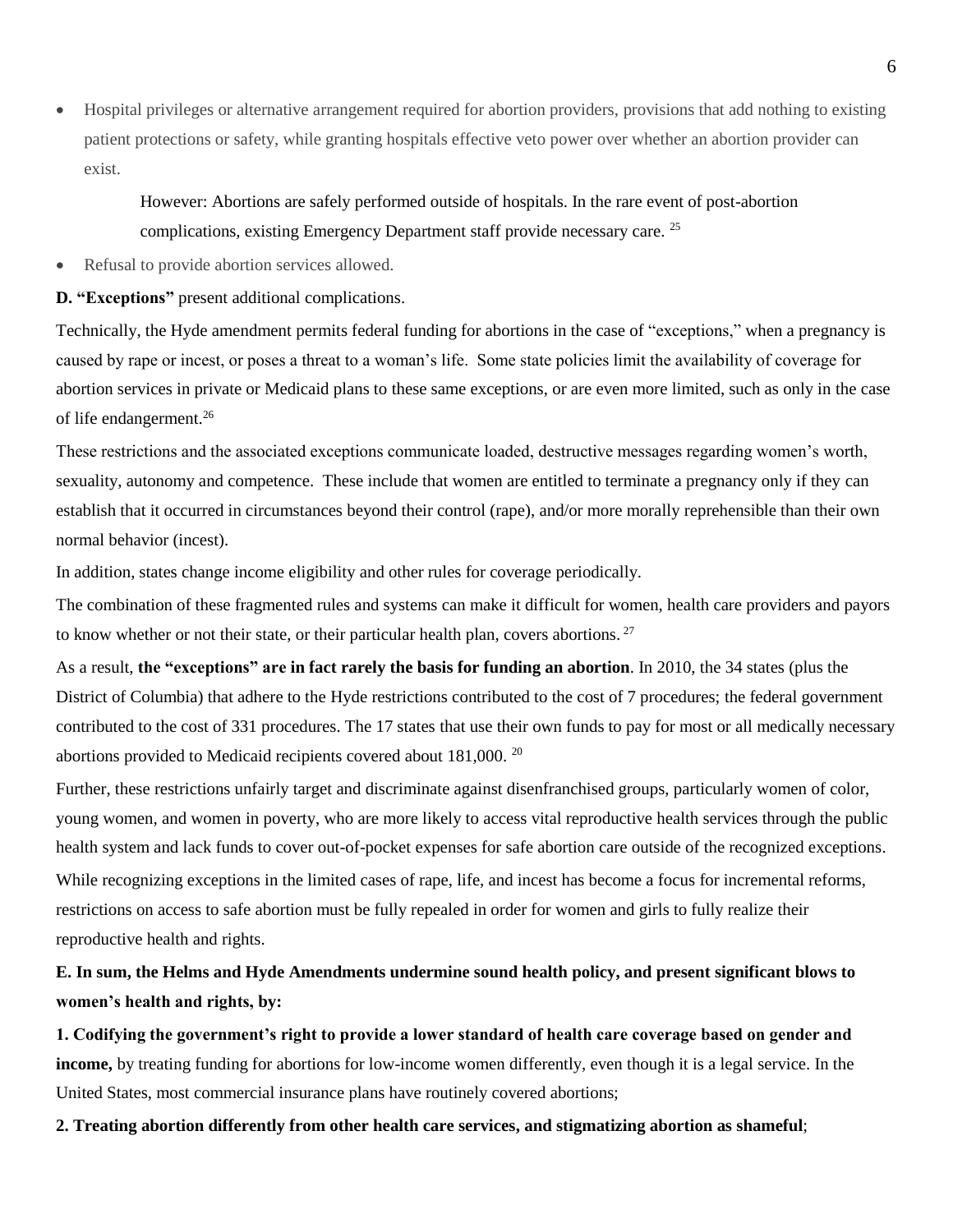**3. Fracturing potential political alliances for reform by separating women's interests in and experiences of access to abortion by income**, and further dividing them by characteristics associated with income, including **race/ethnicity, level of education, and geographic location**; and

**4.** Establishing a **questionable standard regarding the nature of "public" and "private" sources of payment for health care services, and use of payment source as a basis for determining health policy**.

Domestically, these explicit and implicit assumptions and messages have contributed to destabilizing the basis for group insurance coverage, an important aspect of health policy. Group insurance is built in part on the principles that the risk of financial loss for unforeseeable events, such as a health condition, can be reduced by combining a "sufficient number of exposure units to make their individual losses collectively predictable. The predictable loss is shared proportionately among all participants. The risk is reduced or eliminated for the insured, and all the individuals who paid into the fund share the resulting loss." <sup>28</sup>

Assertions that individual employers and individuals should have the right to withhold paying for insurance coverage for selected benefits which they don't want, or of which they don't approve, for virtually any reason, undermine this system. This view was most recently and fully articulated in the Supreme Court's decision in the *Hobby Lobby* case on contraception coverage in private health insurance plans. It asserts that religious beliefs about a medical procedure or benefit, if sincerely held, are a higher standard for determining the responsibility to contribute to group insurance coverage for that procedure or benefit than scientific and medical evidence, or the preferences or experience of the covered group as a whole. While the immediate procedure at issue was a contraceptive erroneously believed to be an abortifacient, the decision undermines the basis for group funding for any health insurance purpose, and arguably for any government purpose, while undermining the validity of scientific evidence as a basis for public health policy.

## **III. Attacks on abortion care deepen discrimination by income, race and gender**

The social determinants of health begin with pregnancy, according to Marmot et al. "The interaction between gender inequities and other social determinants increases women's vulnerability and [ex](http://www.sciencedirect.com.ezproxy.library.tufts.edu/science/article/pii/S0002937809009478#bib80)posure to risk of negative sexual and reproductive health outcomes. Poor maternal health, inadequate access to contraception, and gender-based violence are indicators of these inequities." <sup>29</sup>

The overall rate of abortions is declining in the U.S., as the provision of contraception is increasingly widespread and effective. However, while 40% of pregnancies are unintended worldwide, the U.S. rate is higher, at 51%.<sup>30</sup>

Unintended pregnancies are increasing dramatically among low-income women and women of color, while declining for women with incomes over 200% of the federal poverty rate and white women. <sup>31</sup>

Poor women are five times as likely as higher income women to have an unintended pregnancy, five times as likely to have an abortion, and six times as likely to have an unplanned birth. <sup>32</sup>

Medicaid coverage of abortion has an important effect on the ability of poor women to end unintended pregnancies.<sup>33</sup> About one in four women who would have had Medicaid-funded abortions instead give birth when this funding is unavailable. <sup>34</sup>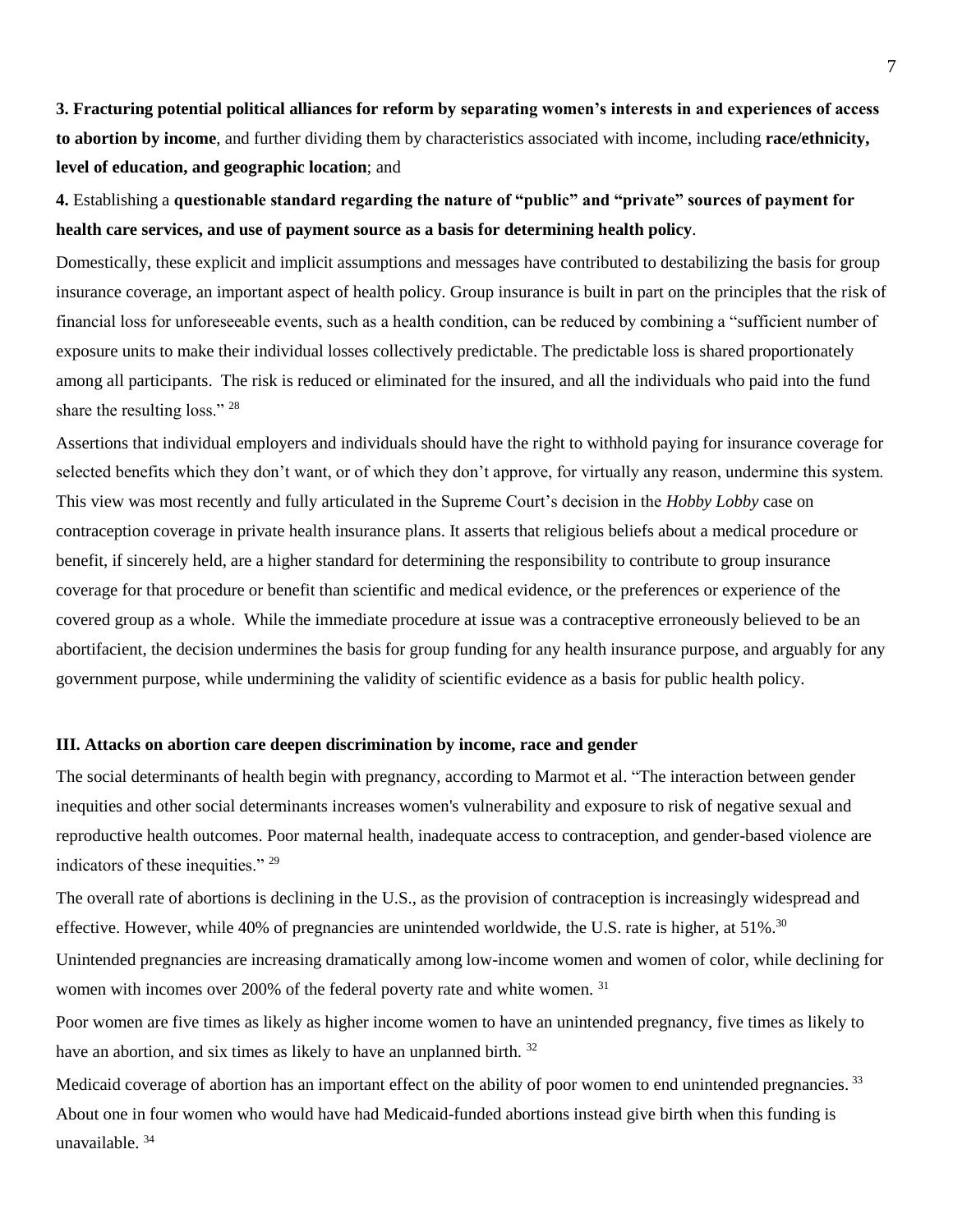Rates of unintended pregnancy and unintended birth among women of color are more than twice the rates for White women. Black women have the highest unintended pregnancy rate. Hispanics have the highest unintended births. 3536 Low-income women who are able to raise the money for an abortion have reported that they often do so at a great sacrifice to themselves and their families, diverting money that would otherwise be used to pay for rent, utility bills, food and clothing for themselves and their children. Additionally, the cost of the procedure and the risk of complications increase with gestational age.<sup>37</sup>

### **Abortion restrictions depress women's incomes and increase income inequality**

Discrimination based on gender, race, and other social characteristics undermines economic opportunity and growth. Eliminating the costs of perpetuating discrimination, such as maintaining inferior educational systems, and freeing the productive talents of the population, benefit economic growth, particularly in economies dependent on consumer purchases.<sup>38</sup>Abortion restrictions weaken women's personal economic status, and their potential contributions to the economy.

Policies that deny women abortions they seek deepen and entrench poverty for women and children. The Turnaway study found that women denied abortion were three times as likely to end up below the federal poverty line two years later, compared with similar women who sought and obtained an abortion.<sup>39</sup>

Income inequality persists and is widening, drawing concern from U.S. President Barack Obama, and Pope Francis.<sup>40</sup>

#### **IV. Anti-abortion measures are associated with worse population health, and constitute a public health emergency**

States with the most antiabortion policies have significantly lower indicators of infant/child well-being.<sup>41</sup> Women in states that prohibit Medicaid funding of abortions have significantly higher rates of postpartum depression than in those states that fund Medicaid abortions. <sup>42</sup>

In Sept., 2014, theCenter for Reproductive Rights (CRR) and researchers at Ibis Reproductive Health published a major report <sup>43</sup> evaluating the association between the enactment of anti-abortion policies, and the passage of state policies known to improve the health and well-being of women and children, or to improved state-level health outcomes for them. They also examined women's and children's health policies and outcomes in states with relatively few abortion restrictions. The report evaluated the prevalence of 14 state abortion restrictions against indicators of population health in four topic areas: women's health outcomes (15), children's health outcomes (15), social determinants of health (10), and policies supportive of women's and children's health (22). (See the list in "APPENDIX: Variables in CRR-Ibis Study") They found an inverse relationship between a state's number of abortion restrictions and a state's number of evidence-based policies thatsupport women's and children's well-being. States with more abortion restrictions tend to have fewer supportive policies in place that are crucial to ensuring women and families are able to live healthy and safe lives.

They also found that the more abortion restrictions that were present, the worse a state performed overall on indicators of women's and children's well-being. Among the 23 states with 0-6 abortion restrictions, 18 (78%) were above the median overall score for well-being. In contrast, only eight of the 28 states with 7-14 abortion restrictions (29%) were above the median.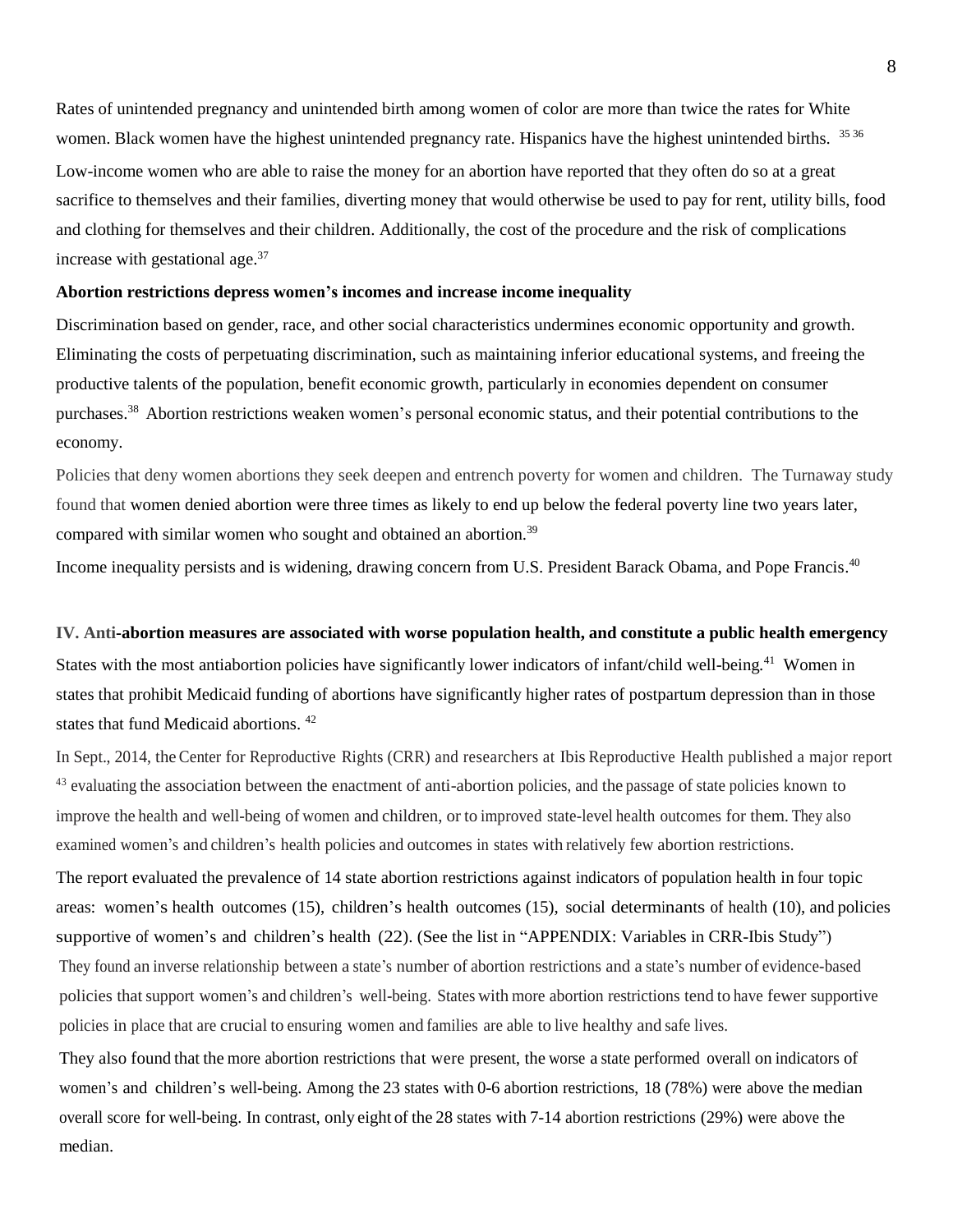### **V. Political ramifications**: **Consolidation of political opposition.**

Debate on abortion has polarized many state legislatures and Congress, and has undermined the ability of these bodies to address other pressing policy concerns.

A conservative political coalition has built a base and political momentum by focusing on stigmatizing abortion and blocking access to and funding for abortions. Abortion stigma is a wedge issue that has undermined many public health goals.

Opponents comprise a coalition of conservative concerns: social, moral and religious groups, such as Christian evangelicals and the U.S. Conference of Catholic Bishops, as well as economic and political organizations driven by corporate and financial concerns. While each interest may not share all the views of their allies on opposition to abortion, it has proven to be a powerful, durable and effective convening point.

Abortion restrictions constitute the leading edge of regressive policies to curtail political and economic rights, including living wages, equal pay, expanding Medicaid eligibility, voter rights, immigrant rights, environmental sustainability, affordable child care and quality education, affordable housing, and protection from violence.

A key example is the American Legislative Exchange Council. [ALEC](http://www.rightwingwatch.org/content/gates-foundation-raises-eyebrows-grant-right-wing-lobbying-group) generates model legislation, and cultivates and convenes state legislators who carry it forward, in the interests of extractive energy companies and others seeking to roll back environmental protections that address climate change, health care reform, workers' rights, corporate accountability, and taxes on the wealthy, as well as opposing abortion.

## **VII. Conscientious provision: Opportunities and imperatives for public health**

"Conscientious provision" of abortion care calls on health care clinicians to affirmatively and publicly assert the value of abortion care, and to mainstream and to frame such care as an extension of their requirement to place patients' needs as the highest priority in providing treatment. <sup>44</sup> Public health agencies, health plans, and other health care providers and institutions, serve the public's health and interests when they affirmatively state and publicize the range of reproductive health care services they perform, provide, pay for and otherwise make available.

Public health has an important responsibility to step up to de-stigmatize abortion care and legitimate the important public health benefits of abortion care and rights, within the context of a multi-sectoral agenda to achieve optimum population health in all arenas of policy.

A coalition of women's health and reproductive justice organizations has been working for years to lift restrictions on federal funding for abortion, including the Hyde and Helms Amendments, asserting that they effectively deprive the world's most vulnerable women of access to a safe, legal health service.

## **X. Evidence-based strategies**

Eliminating discrimination based on gender and race improves prospects for economic and social equality, and prospects for economic growth.38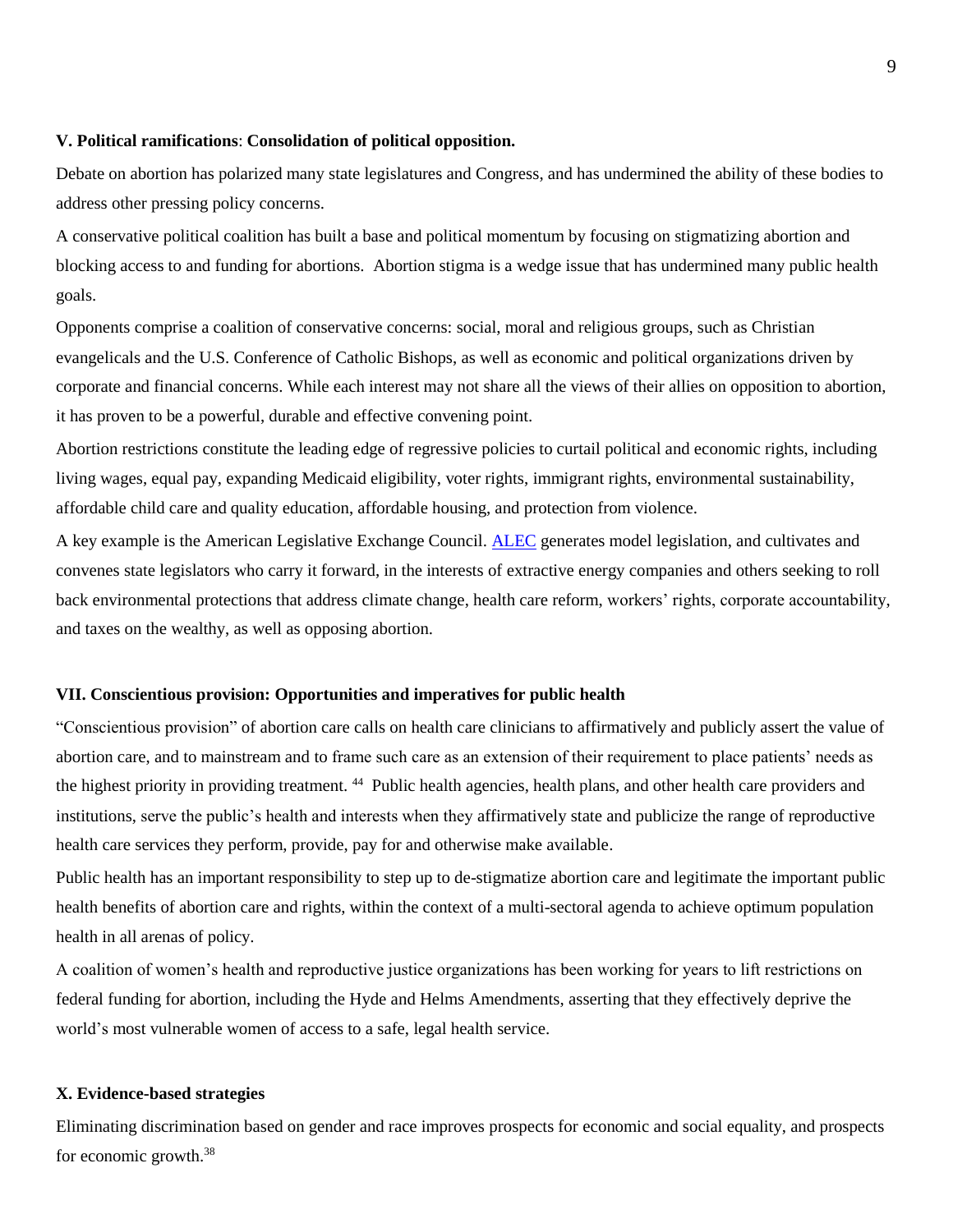#### **XI. Opposing arguments presented and refuted**

right to direct the expenditure of certain public and private funds.

A. Conservative religious groups disagree that preventing unintended pregnancies is a public health goal. Christian evangelicals, and some sectors of the Catholic Church such as the U.S. Conference of Catholic Bishops, assert that conception is a divine occurrence, with which individual women cannot interfere. It is women's responsibility to accept that heterosexual activity may result in a pregnancy. Once pregnant, a woman's own health, economic prospects, and self-determination are secondary to her responsibility to see the delivery to term. Concerned Women for America [\(http://www.cwfa.org/\)](http://www.cwfa.org/), for example, rallies grassroots women to oppose what they term "the abortion industry." These groups oppose efforts to modify the traditional, biologically and religiously based roles of men and women. <sup>45</sup> They denigrate efforts to achieve equal pay for women as anti-capitalist. Material success is evidence of virtue. ''Deceitful sloganeering such as 'comparable worth' and 'glass ceiling' "… are merely examples of ''feminists' devious devices to achieve power in the workplace.''<sup>46</sup>

In a five-part response to preliminary findings of the Turnaway study described above, the National Right to Life asserted that abortion is associated with conditions including breast cancer, future miscarriage, infertility, and mental illness, though these may become apparent only later. Reputable research does not support such claims.<sup>4748</sup> The Turnaway study has found "no correlation between having an abortion and increased symptoms of depression and anxiety." <sup>39</sup> These are radical views, not shared by most Americans. Given the extreme and discriminatory nature of these beliefs, intended to govern the behavior of the 50% of the world's population who are women and girls, opponents of abortion rights have couched their beliefs in appeals to more mainstream American values, such as the right to free speech, and the

As documented here, these incursions into women's rights have devastating effects on their lives and on democracy. The Montana Supreme Court applied strict scrutiny in its analysis of a physician-only abortion restriction. The state had to demonstrate a compelling state interest for infringing on a woman's right in "making personal health care decisions and in exercising personal autonomy." The court found that the state's only possible compelling interest that might override the right to personal autonomy in making health decisions was that of "regulat[ing] or preserv[ing] the safety, health and welfare of . . . patients or the general public from a medically-acknowledged *bona fide* health risk." Legislating "under the guise of protecting the patient's health," but in reality for political ideology, personal beliefs, or values, the court deemed was "not only constitutionally impermissible . . . [but] intellectually and morally indefensible." <sup>49</sup>

B. Some proponents and providers of abortion services assert that public challenges to opposition views and events will result primarily in giving opponents greater visibility and "unearned" media. However, as documented in this statement, opponents are disseminating their views and translating them into policy with increasing success and frequency. Failure to respond undermines the potential to inform and mobilize supporters. Others assert that opponents' rights to free speech cannot be successfully countered. But public challenges to misinformation are always appropriate, and demonstrably false statements that pose a threat to the public's health can be constrained.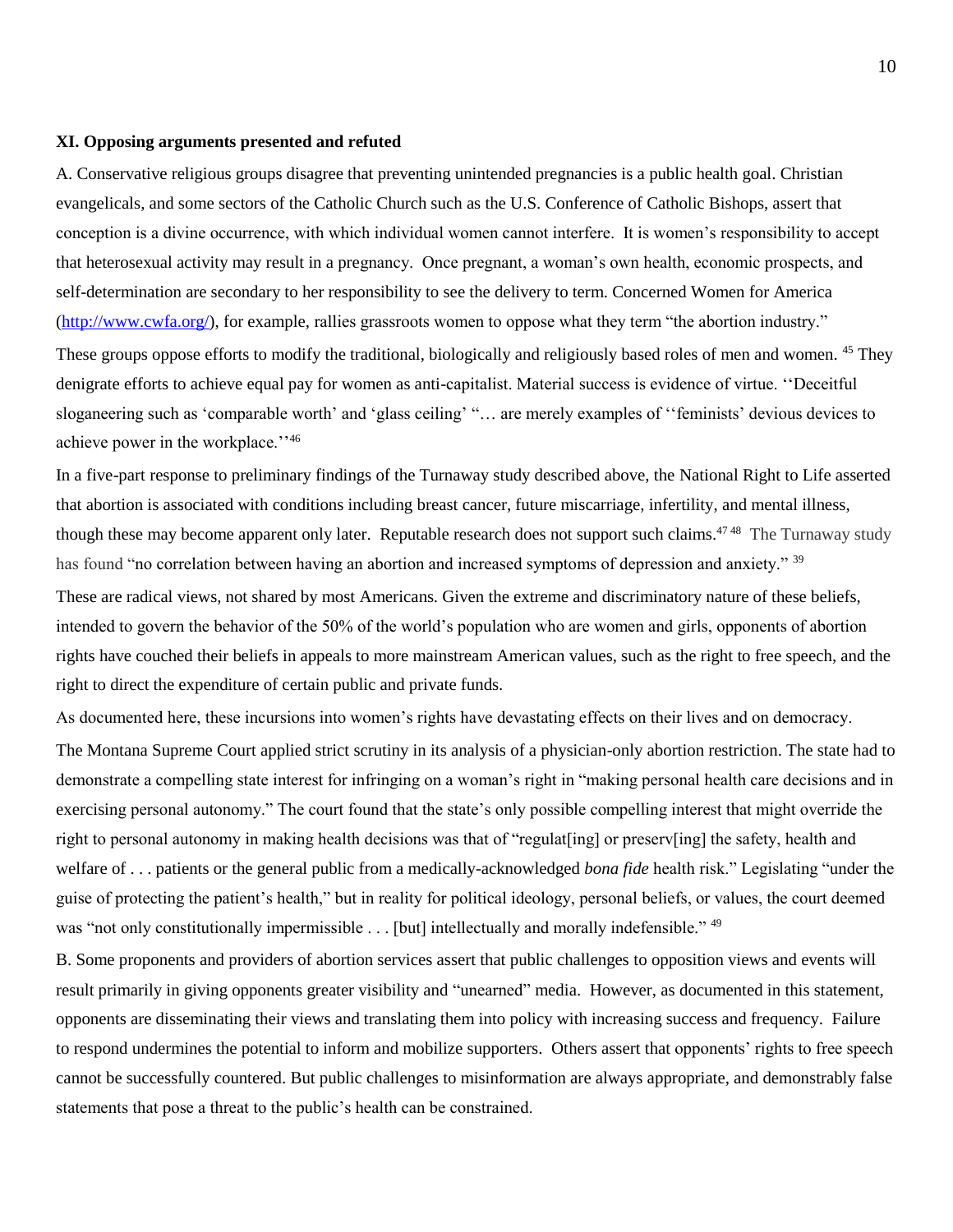## **XIII. Action steps**

- APHA calls on members, components, and elected officials to show support for lifting or repealing abortion-related restrictions, including the Helms and Hyde Amendments
- Call on health care clinicians, institutions and health plans to practice "conscientious provision" of abortion: to affirmatively and publicly assert the value of abortion care, and to mainstream and frame such care as an extension of the commitment to place the needs of patients as the highest priority in providing services.
- Public health as a community individuals, workers, professionals, academics, organizations, officials must identify and overcome the impact of stigma on suppressing public discussion, debate and action on abortion; recognize the disproportionate impact of abortion stigma on relatively less powerful populations, particularly low-income women, young women, and women of color, and on population health; and engage peers, community, and policy makers to support universal access to safe, legal and affordable sexual and reproductive health services, using the wellestablished public health framework of primary, secondary and tertiary prevention to address unintended pregnancy with abortion included as secondary and tertiary prevention.
- Advocate that states both expand income eligibility for their Medicaid programs, and cover abortions through Medicaid.
- Advocate universal access to accurate, evidence-based information about reproduction, and education of young people, in the U.S. and abroad.
- Educate Pope Francis and Pres. Obama regarding effects of stigmatizing abortion on economic inequality, and call on them to forge a 21st century policy on women's rights and abortion as a key reproductive health care service.
- The public health profession as a whole, as represented by its professional organizations, needs to become actively involved.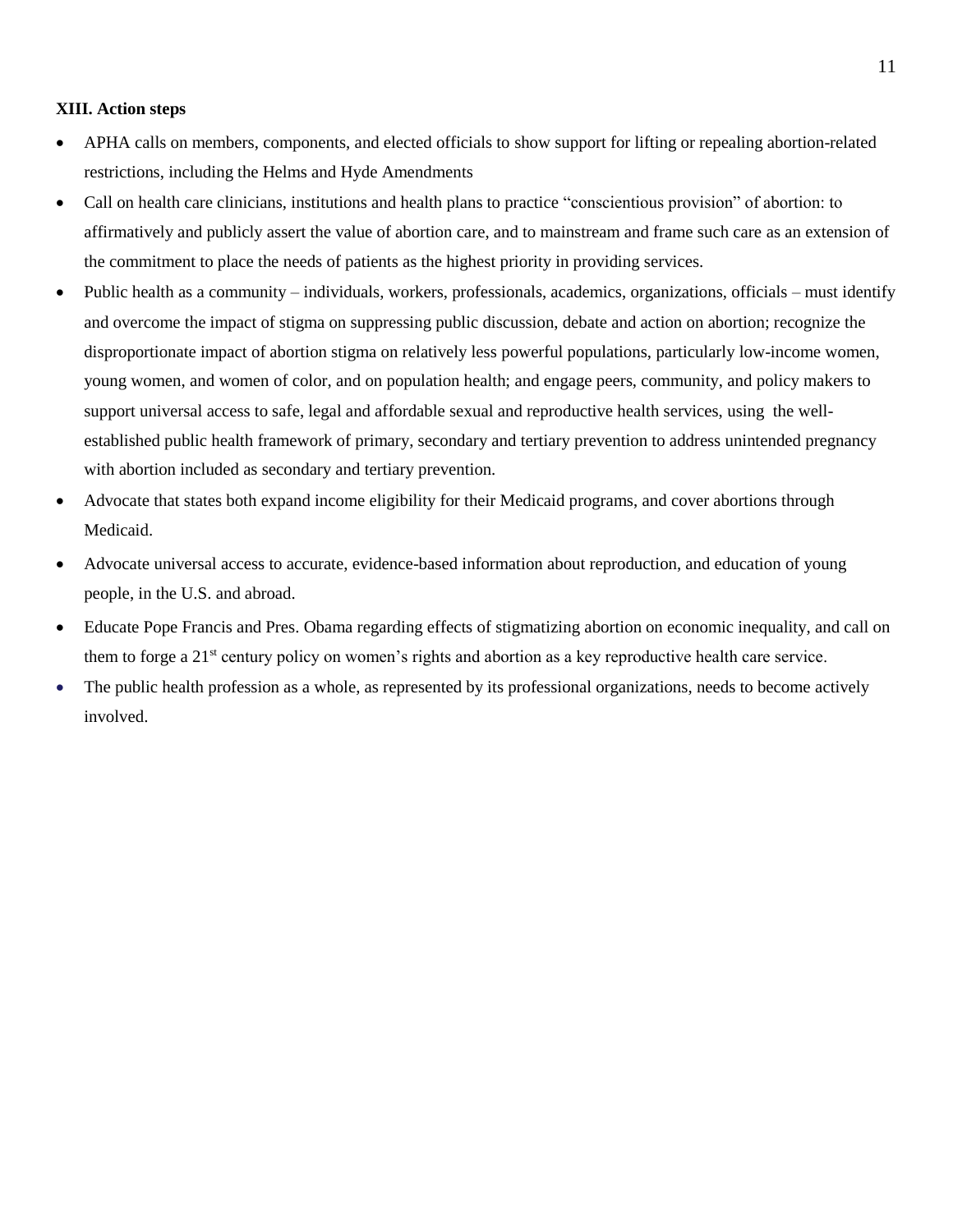## **APPENDIX: Variables in CRR-Ibis Study** (Sec. IV)

#### **Abortion Restrictions**

Below average number of abortion providers Ambulatory surgical center standards imposed on facilities providing abortion Gestational age limit for abortion set by law Hospital privileges or alternative arrangement required for abortion providers Mandatory counseling prior to abortion Parental involvement required before a minor obtains an abortion Only licensed physicians may perform abortions Medication abortion restrictions Refusal to provide abortion services allowed Restrictions on abortion coverage in Medicaid Restrictions on abortion coverage in private health insurance plans Restrictions on abortion coverage in public employee health insurance plans Requirement to have or be offered an ultrasound Waiting periods required between time of first appointment and abortion

#### **Women's Health Outcomes**

Asthma prevalence Cervical cancer screening Chlamydia incidence HIV incidence Lifetime prevalence of sexual violence Low birth weight Maternal mortality ratio Overweight/obesity prevalence Poor mental health status Preterm birth Proportion of pregnancies unintended Smoking prevalence Suicide deaths Women without health insurance Women with no personal health care provider

#### **Children's Health Outcomes**

Child mortality rate Children receiving medical and dental preventive care Children receiving needed mental health care Complete vaccination (children 19-35 months) Confirmed child maltreatment Exclusive breastfeeding for 6 months Infant mortality rate Percentage of children aged 10-17 who are overweight or obese Percentage of children living in a home with someone who smokes Percentage of children with health insurance Percentage of children with a medical home Percentage of children with asthma problems Teen alcohol or drug abuse Teen birth rate Teen mortality rate

#### **Social Determinants of Health**

Children aged 3-5 not enrolled in nursery school, preschool, or kindergarten Gender wage gap **Homelessness** On-time high school graduation rates Percentage of children living in poverty Percentage of women aged 15-44 living in poverty, 2011-2012 rates Prevalence of household food insecurity Unemployment Violent crime rate Women's participation in the labor force

#### **Policies Supportive of Women and Children**

#### **Improving Access to Care**

Moving forward with the Affordable Care Act's Medicaid expansion Allows telephone, online, and/oradministrative renewal of Medicaid/CHIP Requires domestic violence protocols, training, or screening for health care providers

#### **Supporting Pregnant Women**

Medicaid incomelimit for pregnant women is at least 200% of the federal poverty line Has expanded family/medical leave beyond the FMLA Provides temporary disability insurance Maternal mortality review board in place Requires reasonable accommodations for pregnant workers Prohibits or restricts shackling pregnant prisoners

#### **Promoting Children's and Adolescents' Health, Education and Safety**

Allows children to enroll in CHIP with no waiting period Requires physical education for elementary, middle, and high school

Mandates sex education Mandates HIV education Has broad eligibility criteria for Early Intervention services for children at risk of developmental delay

Initiative(s) to expand Early Head Start in place

Requires districts to provide full-day kindergarten without tuition. Has firearm safety law(s) designed to protect children

#### **Supporting Families' Financial Health**

Allows families receiving TANF to keep child support collected on their behalf State minimum wage is above the federal minimum Income limit for child care assistance is greater than 55% of state median income Does not have a family cap policy or flat cash assistance grant

#### **Promoting a Healthy Environment:**

Requires worksites, restaurants, and bars to be smoke free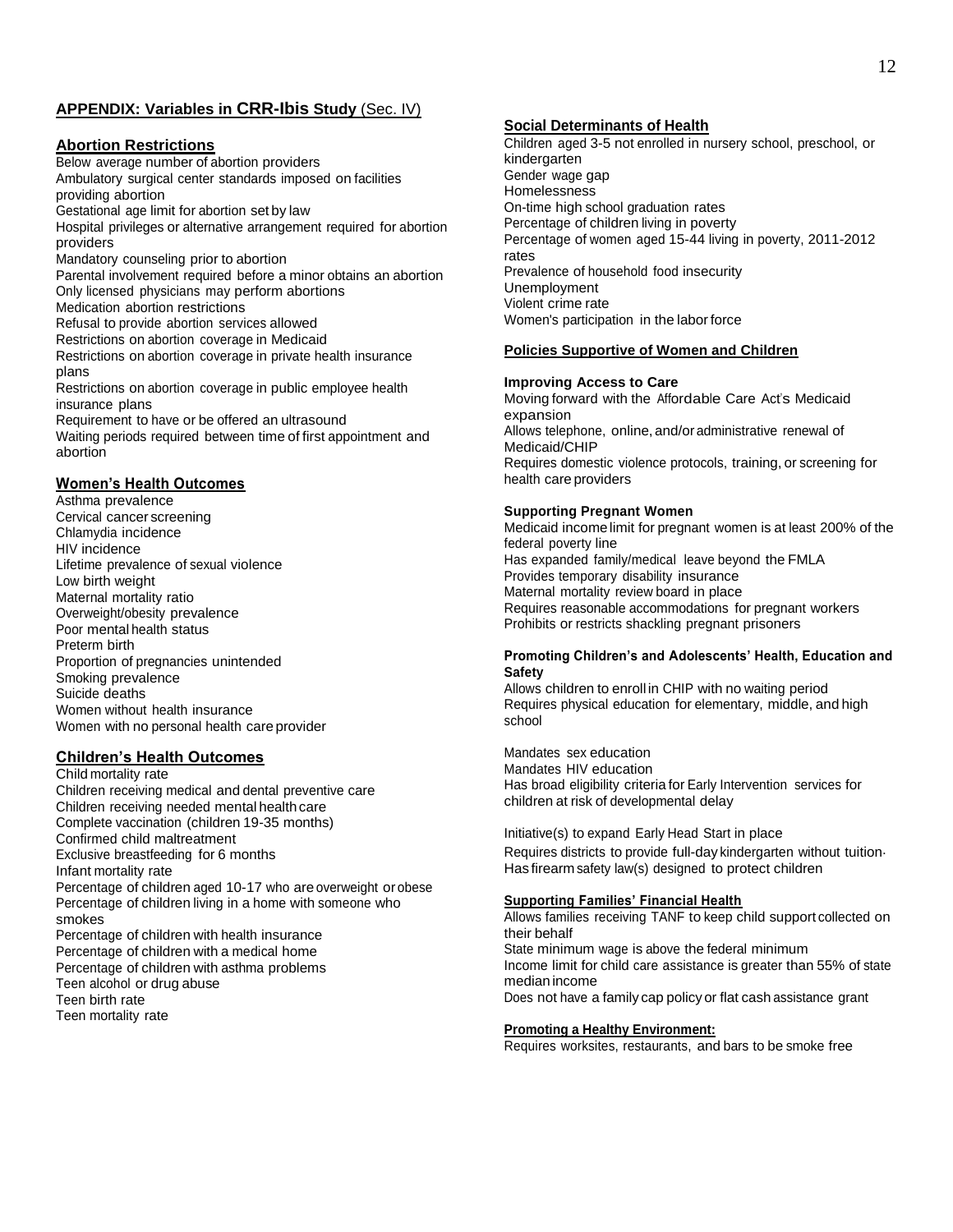## **XIV. References**

<sup>1</sup> Preserving Access to Reproductive Health Care in Medicaid Managed Care. APHA Policy #200313. While federal Medicaid funding covers all medically approved methods of birth control, condoms for control of AIDS, and voluntary sterilization, states have the discretion to determine the specific services and supplies that will be covered as family planning, so long as the services "are in sufficient amount, duration, and scope to reasonably achieve their purpose." Federal law also guarantees Medicaid beneficiaries "freedom-of-choice," the right to obtain family planning from any Medicaid provider including those outside of their Plans;

Despite Medicaid's coverage of comprehensive reproductive health services, the Balanced Budget Act allows Plans to refuse "to provide, reimburse for, or provide coverage of, a counseling or referral service if the organization objects to the provision of such service on moral or religious grounds;" and the implementing regulations allow Plans to refuse to provide information or referrals for these services;

There are Plans that do not cover or pay for a full range of reproductive health services due to corporate practices based on religious beliefs, and there are Plans in which some member providers do not deliver these services, despite the Plan's own policies to cover these services.

Access to reproductive health services can be severely undermined for members of Plans that do not provide access to comprehensive reproductive health services, resulting in increases in unintended pregnancies, births, abortions, and sexually transmitted infections;

Medicaid beneficiaries enrolled in these Plans may be denied "freedom-of-choice" without information or referral to other providers and without appropriate payment mechanisms for out-of-plan providers;

It is the long standing position of APHA that access to the full range of reproductive health services is a fundamental right;

It is the position of APHA that state Medicaid agencies and agencies regulating private insurance should allow contracts only with providers who provide comprehensive information and the full range of reproductive services.

 $2$  Protecting Abortion Coverage in Health Reform. APHA Policy #20103. APHA considers the availability of safe, legal, and affordable abortion care to be essential for safeguarding maternal health, reducing maternal mortality and morbidity, and enabling healthy spacing of pregnancies.

 $3$  Preserving Consumer Choice in an Era of Religious/Secular Health Industry Mergers (Position Paper) APHA Policy #20003. It has been the longstanding position of the American Public Health Association that access to the full range of reproductive health services, including abortion, is a fundamental right. The great majority of women want their hospital to offer medically indicated abortions.

<sup>4</sup> Support for Sexual and Reproductive Health and Rights in the US and Abroad (11/18/2003, APHA Policy #200314) Supporting access to emergency contraception.

<sup>5</sup> Need for State Legislation Protecting and Enhancing Women's Ability to Obtain Safe, Legal Abortion Services Without Delay or Government Interference. (10/28/08, APHA Policy #2003). APHA urges education of state legislatures and elected and appointed officials to repeal or oppose existing state laws, including those that antedate Roe vs. Wade, that restrict or remove access to abortion services, and support state laws that improve access to safe abortion services, including several specified. APHA calls on the public health community to become active at the local and state level to ensure access to safe and legal abortion.

 $6$  Provision of Abortion Care by Advanced Practice Nurses and Physician Assistants (11/1/2011, APHA Policy #20112). APHA supports.

 $7$  Call to Action to Reduce Global Maternal Neonatal and Child Morbidity and Mortality (11/01/2011, APHA Policy #201113) Access to safe abortion is a key factor in preventing deaths and disability among women due to pregnancyrelated causes, which are in turn related to child mortality rates. But the actual decline of 1% per year in maternal mortality falls far short of the annual reduction rate of 5.5% needed to meet Millennium Development Goal 5 by 2015.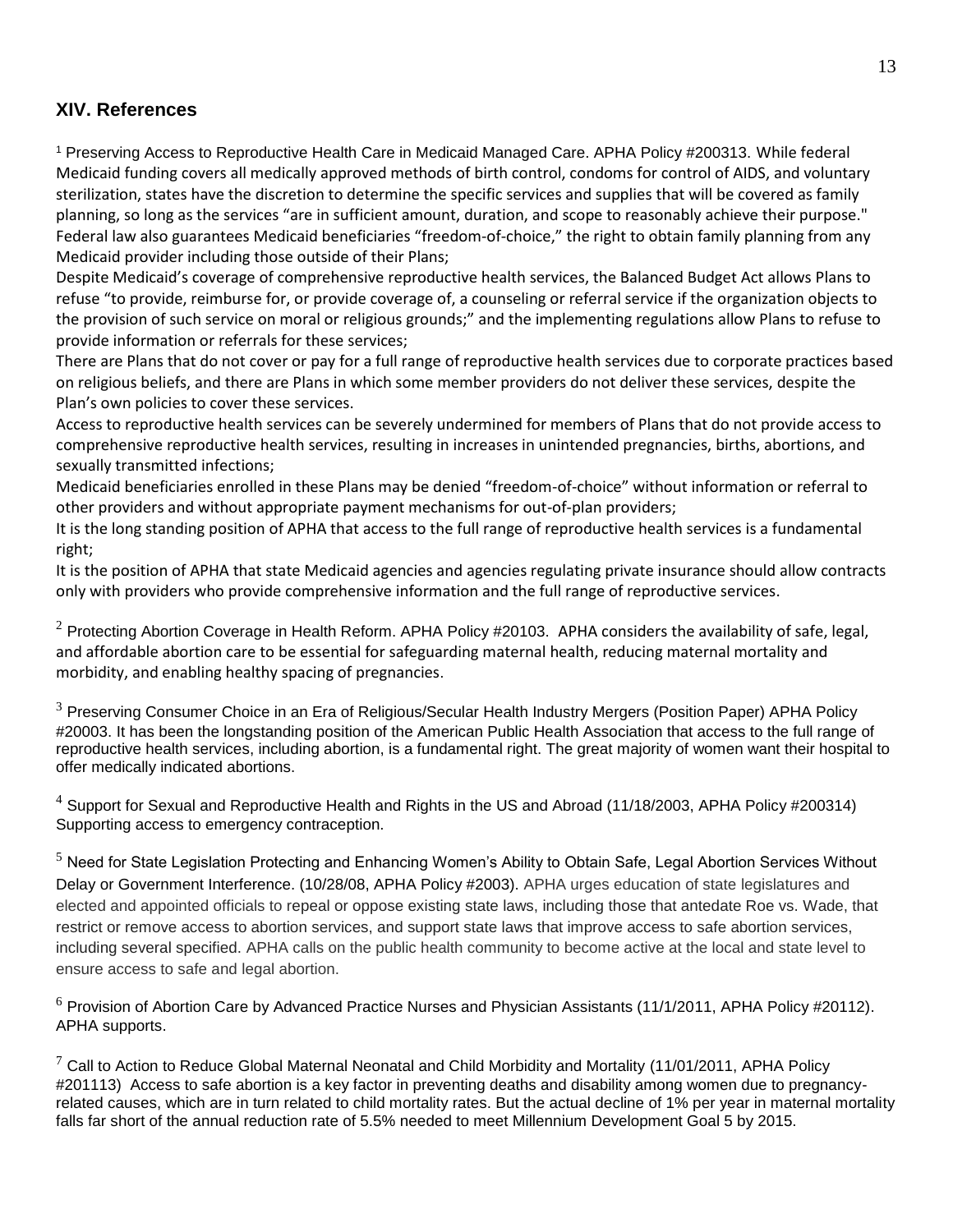$8$  Taylor, D., Levi, A., & Simmonds, K. (2010). Reframing unintended pregnancy prevention: A public health model. *Contraception*, 81(5), 363-366. doi:10.1016/j.contraception.2010.01.023

<sup>9</sup> Levi, A., Simmonds, K., & Taylor, D. (2009). The role of nursing in the management of unintended pregnancy. *Nursing Clinics of North America*, 44(3), 301-314. doi:10.1016/j.cnur.2009.06.007

 $^{10}$  [Dehlendorf](http://www.pubfacts.com/author/Christine+Dehlendorf) C, Harris LH, Weitz TA. Disparities in abortion rates: a public health approach. Am J Public Health 2013 Oct 15;103(10):1772-9. Epub 2013 Aug 15.

 $11$  Pazol K, Creanga AA, Burley KD, Hayes B, Jamieson DJ. Abortion Surveillance – United States, 2010. Morbidity and [Mortality Weekly Report \(](http://www.cdc.gov/mmwr/)*MMWR*), Division of Reproductive Health, National Center for Chronic Disease Prevention and Health Promotion, CDC. November 29, 2013 / 62(ss08);1-44.

<sup>2</sup> Protecting Abortion Coverage in Health Reform. APHA Policy #20103.

 $12$  Raymond EG., Grimes DA. The Comparative Safety of Legal Induced Abortion and Childbirth in the United States. Obstetrics & Gynecology: [February 2012 -](http://journals.lww.com/greenjournal/toc/2012/02000) Volume 119 - Issue 2, Part 1 - p 215–219 doi: 10.1097/AOG.0b013e31823fe923

 $7$  Call to Action to Reduce Global Maternal Neonatal and Child Morbidity and Mortality. Nov 1, 2011. APHA Policy #201113.

<sup>13</sup> Safe Abortion: Technical and Policy Guidance for Health Systems, WHO, 2<sup>nd</sup> ed., 2012.

<sup>2</sup> Protecting Abortion Coverage in Health Reform. APHA Policy #20103.

<sup>14</sup> Dreweke J. U.S. Abortion Rate Continues to Decline While Debate over Means to the End Escalates. Guttmacher Policy Review. Spring 2014, Volume 17, Number 2.<http://www.guttmacher.org/pubs/gpr/17/2/gpr170202.html>

15 22 U.S.C. § 2151b(f)(1)

 $16$  How US Foreign Policy Blocks Women's Access to Safe Abortion Overseas. [http://www.ipas.org/en/Resources/Ipas%20Publications/How-U-S--Foreign-Policy-Blocks-Women-s-Access-to-Safe-](http://www.ipas.org/en/Resources/Ipas%20Publications/How-U-S--Foreign-Policy-Blocks-Women-s-Access-to-Safe-Abortion-Overseas.aspx)[Abortion-Overseas.aspx](http://www.ipas.org/en/Resources/Ipas%20Publications/How-U-S--Foreign-Policy-Blocks-Women-s-Access-to-Safe-Abortion-Overseas.aspx)

<sup>13</sup> Safe Abortion: Technical and Policy Guidance for Health Systems, WHO, 2<sup>nd</sup> ed., 2012.

<sup>17</sup> US Abortion Restrictions Harm Women's Health at Home and Abroad: [http://www.ipas.org/en/Resources/Ipas%20Publications/U-S--abortion-restrictions-harm-women-s-health-at-home-and](http://www.ipas.org/en/Resources/Ipas%20Publications/U-S--abortion-restrictions-harm-women-s-health-at-home-and-abroad.aspx)[abroad.aspx](http://www.ipas.org/en/Resources/Ipas%20Publications/U-S--abortion-restrictions-harm-women-s-health-at-home-and-abroad.aspx)

<sup>18</sup> APHA Policy. Key Words: Family Planning, Jan. 2001. (No Policy Number)

The World Population Plan of Action states that all couples and individuals have the basic right to decide freely and responsibly the number and spacing of their children and to have the information, education, and means to do so, and that, in exercising this right, they should take into account the needs of their living and future children and their responsibilities to the community.

A substantial number of women throughout the world already desire no more children as now documented by the World Fertility Survey, but lack easy and convenient access to a full range of voluntary family planning services, including surgical and reversible methods.

Large-scale adoption of family planning practices and ensuing declines in birthrates have taken place in a number of countries both with and without rapid economic development.

APHA: 2. Urges Congress to include in development assistance legislation specific recognition of the basic human right to decide freely and responsibly the number and spacing of their children and in implementing this right to assist in providing a full range of services including reversible methods delivered where appropriate by paramedical and community personnel, voluntary sterilization based upon informed consent, and medically safe abortion techniques for those countries which request such help. To this effect, the Helms amendment prohibiting use of U.S. funds for abortion should be repealed.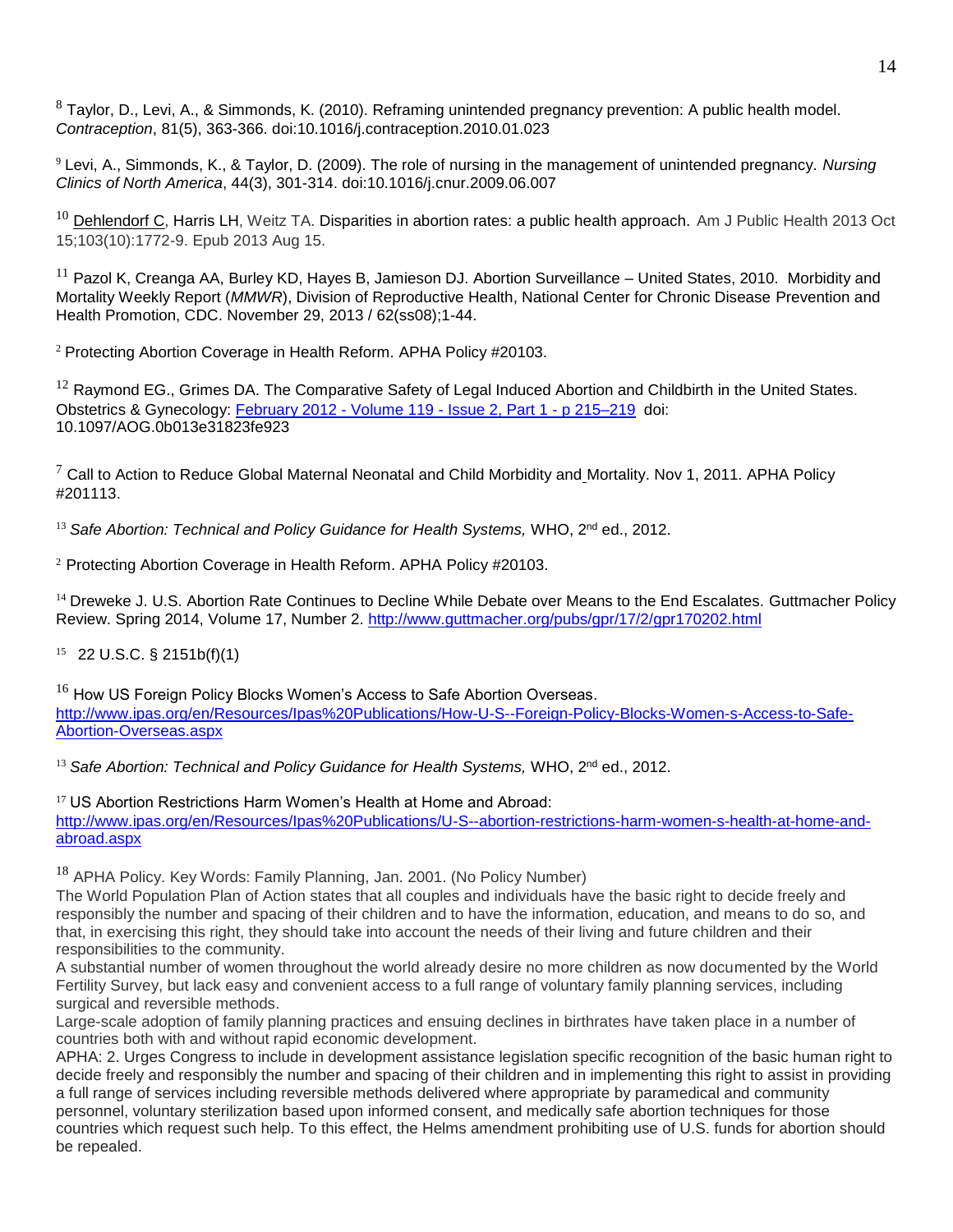<sup>19</sup> Bendavid F, Avila P, Miller G. United States aid policy and induced abortion in sub-Saharan Africa *Bulletin of the World Health Organization* 2011;89:873-880C. doi: 10.2471/BLT.11.091660

 $2$  Protecting Abortion Coverage in Health Reform: Abortion Restrictions in Public Health Insurance Programs. APHA Policy #20103.

<sup>20</sup> Sonfield A and Gold RB, *Public Funding for Family Planning, Sterilization and Abortion Services, FY 1980–2010,* New York: Guttmacher Institute, 2012.

 $21$  Salganicoff A, Beamesderfer A, Kurani N, Sobel L. Coverage for Abortion Services and the ACA. Sept. 19, 2014. <http://kff.org/womens-health-policy/issue-brief/coverage-for-abortion-services-and-the-aca/>

 $22$  Guttmacher Institute. Counseling and Waiting Periods for Abortion. State Policies in Brief. Feb. 1, 2015 [http://www.guttmacher.org/statecenter/spibs/spib\\_MWPA.pdf](http://www.guttmacher.org/statecenter/spibs/spib_MWPA.pdf) For example, Miss. Code Ann. § 41-41-33 (2014) requires that the woman is told "by the referring physician, orally and in person, at least twenty-four (24) hours before the abortion: (ii) The particular medical risks associated with the particular abortion procedure to be employed including, when medically accurate, the risks of… breast cancer"

<sup>23</sup> Boonstra HD, Nash E. A Surge of State Abortion Restrictions Puts Providers—and the Women They Serve—in the Crosshairs. Guttmacher Policy Review. Winter 2014, Volume 17, Number 1. http://www.guttmacher.org/pubs/gpr/17/1/gpr170109.html

24 Dunn JT, Parham L. After the Choice: Challenging California's Physician-Only Abortion Restriction Under the State Constitution 61 UCLA L Rev. Disc. 22

<sup>25</sup> Upadhyay UD, Desai S, Zlidar V. Weitz TA, Grossman D, Anderson P, Taylor D. Incidence of Emergency Department Visits and Complications After Abortion. Obstet Gynecol 2015;0:1–9) DOI: 10.1097/AOG.0000000000000603

 $26$  Idaho has exceptions for cases of rape, incest, or to save the woman's life for plans sold on the Marketplace, but limits abortion coverage to cases of life endangerment to the woman for all other private plans issued in the state. Utah has exceptions to save the life of the mother or avert serious risk of loss of a major bodily function, if the fetus has a defect as documented by a physician that is uniformly diagnosable and lethal, and in cases of rape or incest. However, six states (Kansas, Kentucky, Missouri, Nebraska, North Dakota, and Oklahoma) have an exception only to save the woman's life for all private plans. Michigan allows abortion coverage in cases of life endangerment to a woman and when the abortion increases the probability of a live birth or preserves the life or health of the child after live birth, such as in cases involving a reduction, or multi-fetal pregnancy. Five states had these laws on the books prior to the ACA, and five more states have passed new laws banning private plan coverage post-ACA. While nine of these states allow insurers to sell riders for abortion coverage on the private market, there is little evidence about their availability and no documentation of their cost or impact on access. Utah does not allow riders to be sold for abortion coverage.

 $^{27}$  Dennis A, Kelly Blanchard K. Abortion Providers' Experiences with Medicaid Abortion Coverage Policies. A Qualitative Multistate Study. Health Services Research. 48:1, Feb. 2013, 236-252. DOI: 10.1111/j.1475-6773.2012.01443.x This study documented barriers to payment to clinicians at 70 abortion-providing facilities in 15 states, providers in 13 states reported reimbursement for 36 percent of qualifying cases. Difficulties obtaining reimbursement were due to unclear rejections of qualifying claims, complex billing procedures, lack of knowledgeable Medicaid staff with whom billing problems could be discussed, and low and slow reimbursement rates

<sup>20</sup> Sonfield A, Gold RB, *Public Funding for Family Planning, Sterilization and Abortion Services, FY 1980–2010,* New York: Guttmacher Institute, 2012.<http://www.guttmacher.org/pubs/Public-Funding-FP-2010.pdf>

<sup>28</sup> Stone GK. Risk concepts and employee benefit planning. p. 44. Chapter 3 in; Rosenbloom JS. The Handbook of Employee Benefits. Design, Funding and Administration. Volume I. Third Edition. Irwin Professional Publishing. Chicago. 1992.

<sup>29</sup> Marmot M, Allen J, Bell R, Bloomer E, Goldblatt P, on behalf of the Consortium for the European Review of Social Determinants of Health and the Health Divide. WHO European review of social determinants of health and the health divide *Lancet* 2012; 380: 1011–29[www.thelancet.com](http://www.thelancet.com/)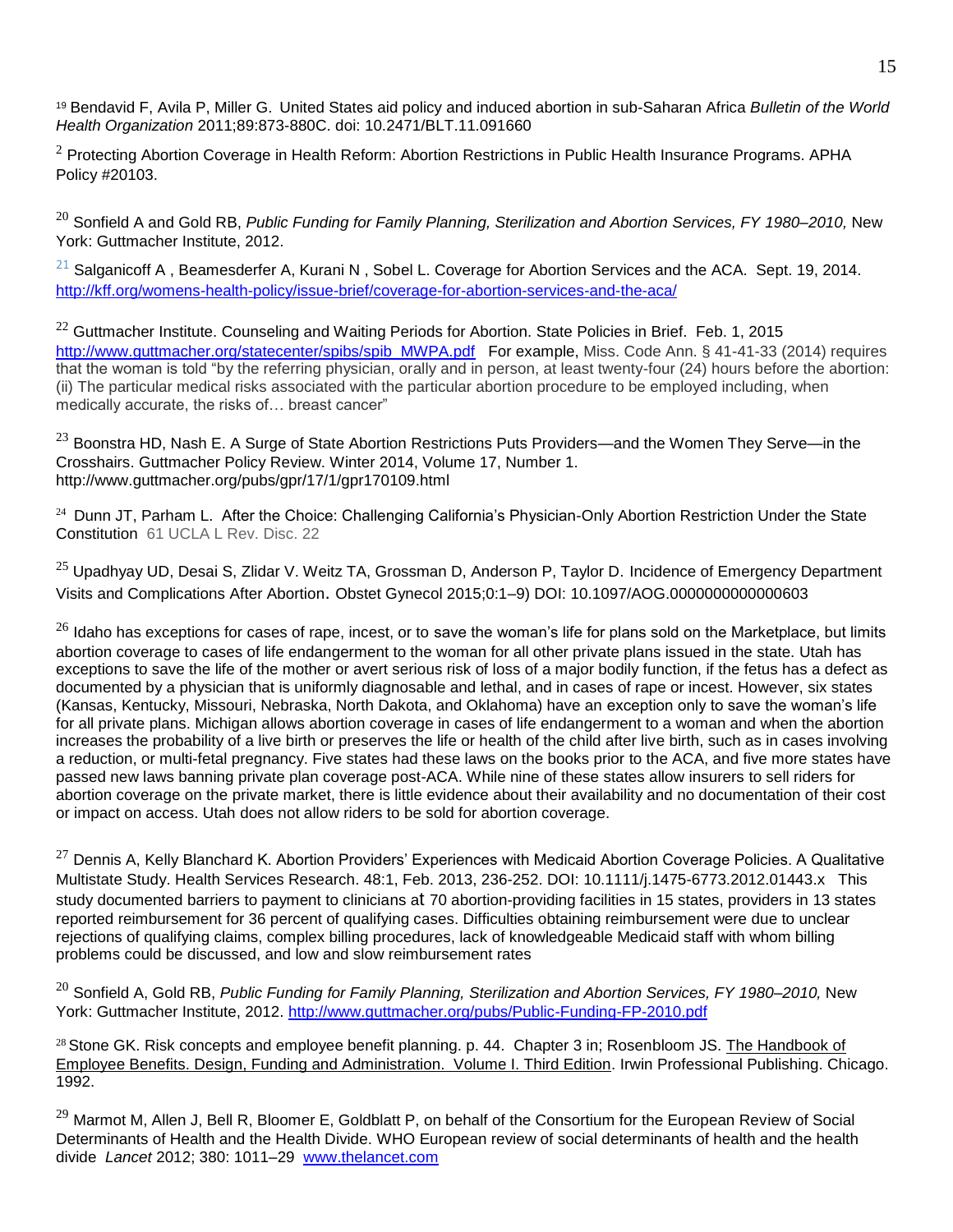$30$  Guttmacher Institute. Unintended Pregnancy in the United States. Fact Sheet. January 2015. <http://www.guttmacher.org/pubs/FB-Unintended-Pregnancy-US.html>

<sup>31</sup> [Shaffer ER,](http://www.ncbi.nlm.nih.gov/pubmed/?term=Shaffer%20ER%5BAuthor%5D&cauthor=true&cauthor_uid=22688786) [Sarfaty M,](http://www.ncbi.nlm.nih.gov/pubmed/?term=Sarfaty%20M%5BAuthor%5D&cauthor=true&cauthor_uid=22688786) [Ash AS.](http://www.ncbi.nlm.nih.gov/pubmed/?term=Ash%20AS%5BAuthor%5D&cauthor=true&cauthor_uid=22688786) Contraceptive insurance mandates. [Med Care.](http://www.ncbi.nlm.nih.gov/pubmed/22688786) 2012 Jul;50(7):559-61. doi: 10.1097/MLR.0b013e3182600f81.

<sup>32</sup> Boonstra HD. Guttmacher Policy Review: 2013:16(3):2-8. Cited in: Policar MS. Paying for Abortion: How Cost Can Be an Obstacle to Care, UCSF, 2014.

<sup>33</sup> Boonstra H, Sonfield A, Special Analysis: Rights Without Access: Revisiting Public Funding of Abortion for Poor Women. The Guttmacher Report on Public Policy. April 2000, Volume 3, Number 2.

<sup>34</sup>Henshaw SK et al., *Restrictions on Medicaid Funding for Abortions: A Literature Review*, New York: Guttmacher Institute, 2009, [<http://www.guttmacher.org/pubs/MedicaidLitReview.pdf>](http://www.guttmacher.org/pubs/MedicaidLitReview.pdf)

<sup>35</sup> Finer LB, Zolna MR. Shifts in Intended and Unintended Pregnancies in the United States, 2001–2008. American Journal of Public Health, Supplement 1, 2014, Vol 104, No. S1: S43-S48

 $36$  Dehlendorf C, Park SY, Emeremni CA, et al. Racial/ethnic disparities in contraceptive use: variation by age and women's reproductive experiences. Am J Obstet Gynecol 2014;210:526.e1-9.

<sup>37</sup> Boonstra HD. The Heart of the Matter: Public Funding of Abortion for Poor Women in the United States. Guttmacher Policy Review. Winter 2007, Volume 10, Number 1. [https://www.guttmacher.org/pubs/gpr/10/1/gpr100112.html.](https://www.guttmacher.org/pubs/gpr/10/1/gpr100112.html)

38 [Hsieh](http://faculty.chicagobooth.edu/chang-tai.hsieh/index.html) C, Jones CI, Hurst E, Klenow PJ. The Allocation of Talent and U.S. Economic Growth. February 22, 2013 – Version 3.0. NBER. In 1960, 94% of doctors and lawyers were white men. By 2008, the fraction was just 62%. Similar changes in other highly-skilled occupations have occurred throughout the U.S. economy during the last fifty years. Given that innate talent for these professions is unlikely to differ across groups, the occupational distribution in 1960 suggests that a substantial pool of innately talented black men, black women, and white women were not pursuing their comparative advantage. This paper measures the macroeconomic consequences of the remarkable convergence in the occupational distribution between 1960 and 2008 through the prism of a Roy model. We find that 15 to 20% of growth in aggregate output per worker over this period may be explained by the improved allocation of talent.

 $39$  Lang J. What Happens to Women Who Are Denied Abortions? New York Times. June 12, 2013 http://www.nytimes.com/2013/06/16/magazine/study-women-denied-abortions.html?pagewanted=all&r=0

 $40$  Yellen JL. Perspectives on Inequality and Opportunity from the Survey of Consumer Finances. At the Conference on Economic Opportunity and Inequality, Federal Reserve Bank of Boston, Boston, Massachusetts October 17, 2014. <http://www.federalreserve.gov/newsevents/speech/yellen20141017a.htm>

 $41$  Medoff MH. Pro-Choice Versus Pro-Life: The Relationship Between State Abortion Policy and Child Well-Being in the United States Health Care for Women International, 00:1–12, 2013 DOI: 10.1080/07399332.2013.841699

 $42$  Medoff MH. The Relationship between Restrictive State Abortion Laws and Postpartum Depression. Social Work in Public Health, 29:481–490, 2014. DOI: 10.1080/19371918.2013.873997

 $^{43}$  Burns B, Dennis A, Douglas-Durham E. Evaluating priorities: Measuring women's and children's health and well-being against abortion restrictions in the states. Research Report. Ibis Reproductive Health; September 2014.

<sup>44</sup> Friedman L. Conscientious Provision and Refusal of Abortion Care. UCSF, 2014. [http://www.innovating](http://www.innovating-education.org/wp%20content/uploads/2014/12/Week2FreedmanRefusalcompressed.pdf)[education.org/wp content/uploads/2014/12/Week2FreedmanRefusalcompressed.pdf](http://www.innovating-education.org/wp%20content/uploads/2014/12/Week2FreedmanRefusalcompressed.pdf)

 $45$  Flournoy E. No, It's Not a Joke: The Christian Right's Appropriation of Feminism. Rethinking Marxism: A Journal of Economics, Culture & Society. [Volume 25,](http://www.tandfonline.com/loi/rrmx20?open=25#vol_25) [Issue 3,](http://www.tandfonline.com/toc/rrmx20/25/3) 2013. 350-366.